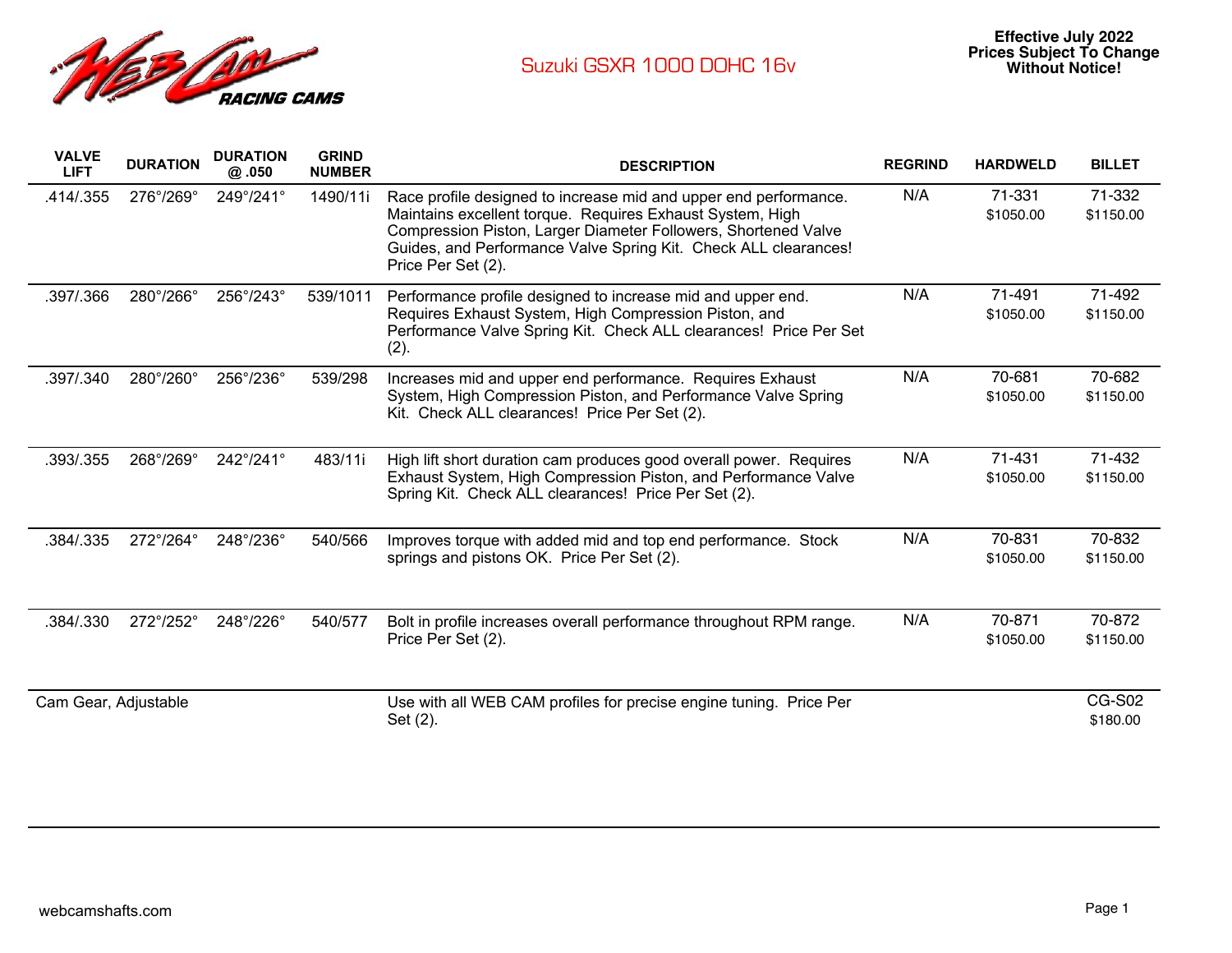

| <b>VALVE</b><br><b>LIFT</b>     | <b>DURATION</b>         | <b>DURATION</b><br>@.050                     | <b>GRIND</b><br><b>NUMBER</b> | <b>DESCRIPTION</b>                                                                                                                                                                                         | <b>REGRIND</b> | <b>HARDWELD</b> | <b>BILLET</b>             |
|---------------------------------|-------------------------|----------------------------------------------|-------------------------------|------------------------------------------------------------------------------------------------------------------------------------------------------------------------------------------------------------|----------------|-----------------|---------------------------|
| Buckets, Shim Under (Supertech) |                         |                                              |                               | 26 mm x 18 mm x 3.0 mm Price (Each).                                                                                                                                                                       |                |                 | <b>CF-C37</b><br>\$40.00  |
|                                 |                         |                                              |                               |                                                                                                                                                                                                            |                |                 |                           |
|                                 | Chain Tensioner, Manual |                                              |                               | CNC machined from billet alloy to exact tolerances for perfect fit. This                                                                                                                                   |                |                 | CT-S04                    |
|                                 |                         |                                              |                               | tensioner can not back out allowing the cam chain to jump the<br>sprockets as the auto adjusters have been known to do. In the GSXR<br>750 only fits (00-03) models, and in the GSXR 1000 models only fits |                |                 | \$56.25                   |
|                                 |                         |                                              |                               | (01-02). Price (Each).                                                                                                                                                                                     |                |                 |                           |
| Dowel Pin                       |                         |                                              |                               | Replacement Dowel Pin. Price (Each).                                                                                                                                                                       |                |                 | CP-S00                    |
|                                 |                         |                                              |                               |                                                                                                                                                                                                            |                |                 | \$2.95                    |
|                                 |                         |                                              |                               |                                                                                                                                                                                                            |                |                 |                           |
| <b>Valve Springs Only</b>       |                         |                                              |                               | Includes performance single springs only. Stock retainers OK. Price<br>Per Set (16).                                                                                                                       |                |                 | <b>VS-S01</b><br>\$260.00 |
|                                 |                         |                                              |                               |                                                                                                                                                                                                            |                |                 |                           |
|                                 |                         | Valve Spring Kit With Titanium Retainers     |                               | Kit includes performance dual springs and Titanium retainers. OK up                                                                                                                                        |                |                 | <b>VC-S72</b>             |
|                                 |                         |                                              |                               | to 0.440" valve lift. Price Per Set (16).                                                                                                                                                                  |                |                 | \$262.50                  |
|                                 |                         |                                              |                               |                                                                                                                                                                                                            |                |                 |                           |
|                                 |                         |                                              |                               | Valves, Stainless (APE) Intake Oversized +1 mm Oversized to 30 mm. Price (Each).                                                                                                                           |                |                 | <b>IV-S23</b>             |
|                                 |                         |                                              |                               |                                                                                                                                                                                                            |                |                 | \$45.00                   |
|                                 |                         |                                              |                               |                                                                                                                                                                                                            |                |                 |                           |
|                                 |                         | Valves, Stainless (APE) Intake Standard Size |                               | Standard size 29 mm. Price (Each).                                                                                                                                                                         |                |                 | <b>IV-S22</b>             |
|                                 |                         |                                              |                               |                                                                                                                                                                                                            |                |                 | \$45.00                   |